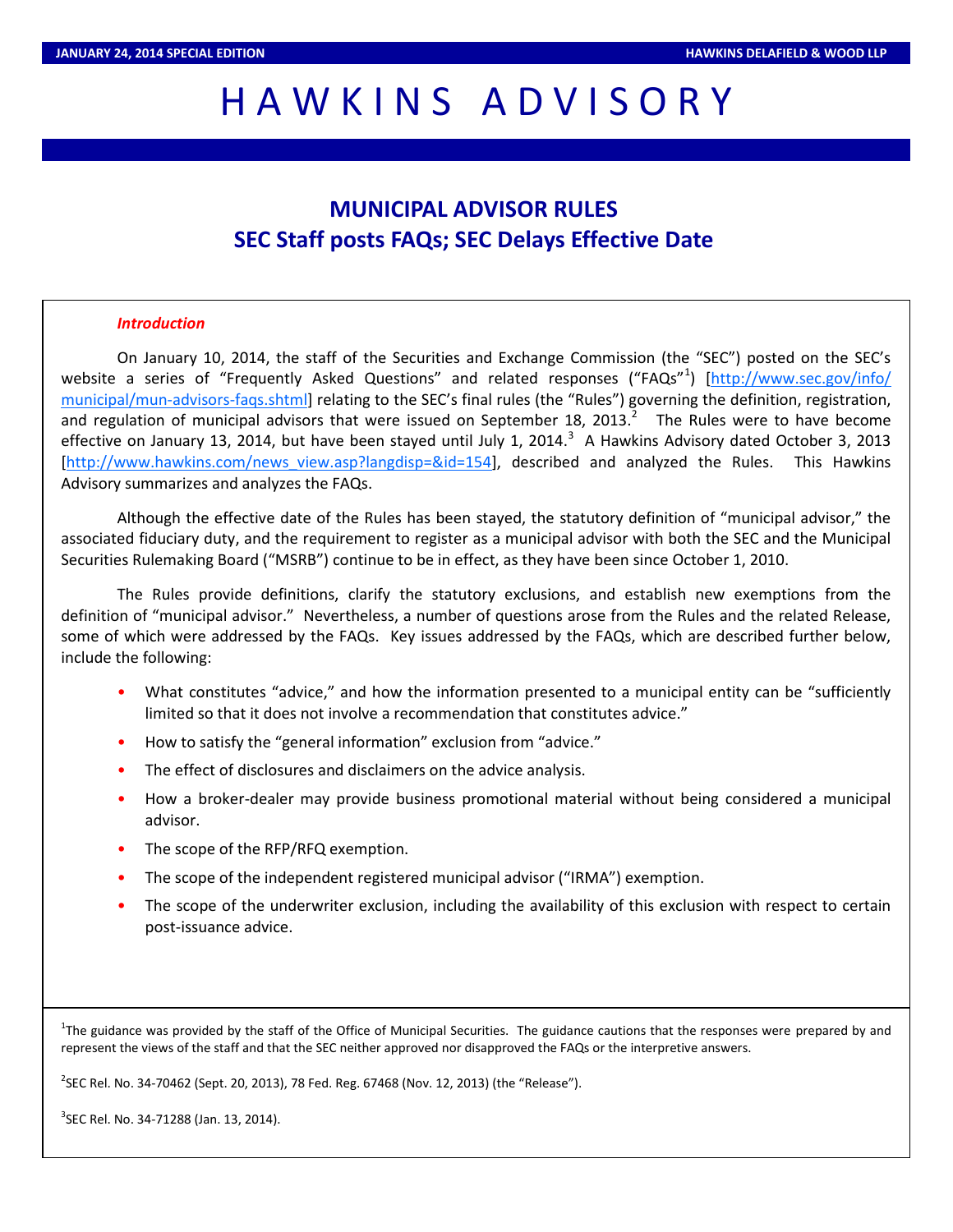#### 2

## *Advice*

Advice Standard. Under the statute<sup>4</sup>, a key factor in determining whether one is a "municipal advisor" is whether one is providing "advice." The statute does not define "advice." The Rules provide an "advice standard," but do so in the negative: "advice excludes . . . the provision of general information that *does not involve a recommendation* regarding municipal financial products or the issuance of municipal securities." (emphasis added)

Recommendation. The FAQs emphasize that the key consideration in determining whether a person is providing "advice" is whether a "recommendation" is being made. The FAQs state that: "[t]he focus of the advice standard in the Final Rules is whether or not, under all the relevant facts and circumstances, the information presented to a municipal entity or obligated person is sufficiently limited so that it does not involve a recommendation that constitutes advice." In the Release, the SEC stated that "the determination of whether a recommendation has been made is an objective rather than a subjective inquiry." In the FAQs, the SEC staff elaborated that an "important factor" in the determination of whether advice is given is whether *"considering its content, context and manner of presentation,* the information communicated to the municipal entity or obligated person reasonably would be viewed as a suggestion that a municipal entity or obligated person *take action or refrain from taking action* regarding municipal financial products or the issuance of municipal securities." (emphasis added)

The FAQs distinguish between various communications that constitute recommendations and those that provide factual general information that does not include "subjective assumptions, opinions or views." Examples of communications that are considered general information that do not involve providing a recommendation include objective information concerning the speaker's professional qualifications, general market information, and general information concerning debt financing structures and government financing programs. Although the FAQs state that purely factual information that is "particularized . . . in limited respects" may be conveyed consistent with the Rules' general information exclusion, it also emphasizes that highly particularized factual information may be deemed to constitute an implicit recommendation even if purely factual in nature, as, for example, the presentation of highly particularized options. The FAQs express some further detailed views of specific factual information that may appropriately be included in business promotional material outside or within an RFP process and in other specific contexts so that such communications would not constitute recommendations. Also, see the descriptions of refunding analyses and remarketing agents below.

Disclosures and Disclaimers. The FAQs state that certain key disclosures and disclaimers will be factors in determining whether information is "advice":

> The staff believes that the following disclosures and disclaimers, *clearly and conspicuously stated, in written materials that accompany communications to a municipal entity or obligated person,* would be factors that weigh against treatment of information as a recommendation that constitutes advice: (a) this person is not recommending an action to the municipal entity or obligated person; (b) this person is not acting as an advisor to the municipal entity or obligated person and does not owe a fiduciary duty  $\dots$ ; (c) this person is acting for its own interests; and (d) the municipal entity or obligated person should discuss any information and material contained in this communication with any and all internal or external advisors and experts that the municipal entity or obligated person deems appropriate before acting on this information or material. (emphasis added)

The FAQs caution, however, that "such disclosures and disclaimers are not controlling and must be considered in the context of a person's overall course of conduct, taking into account all the relevant facts and circumstances."

<sup>4</sup>Section 15B(e)(4) of the Securities Exchange Act of 1934.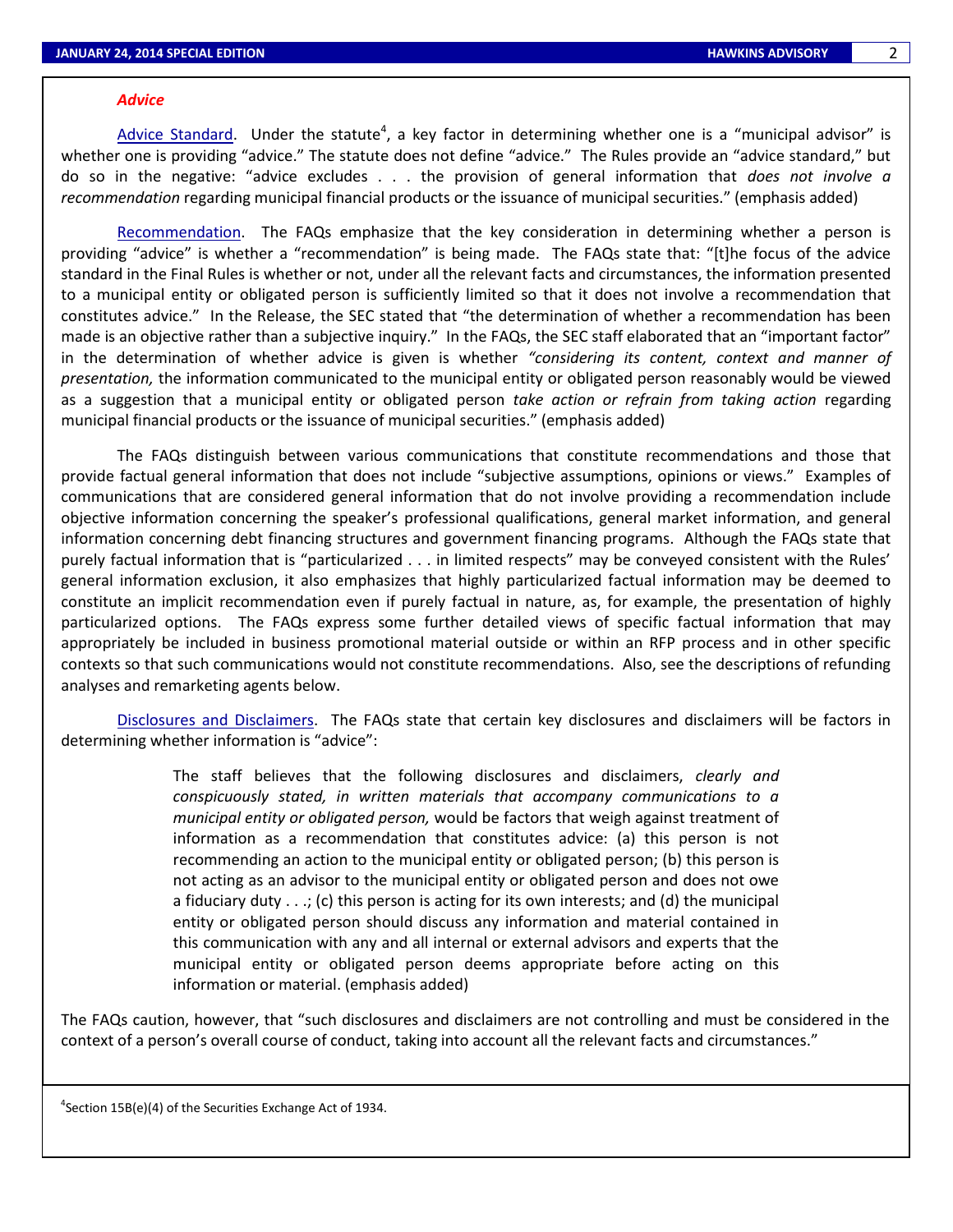The FAQs provide guidance regarding disclaimers in the specific context of promotional materials. The FAQs state that if certain disclaimers are present, together with those quoted above, this would "weigh against treatment of business promotional materials as a recommendation that constitutes advice." These additional disclaimers are:

> (a) a statement that the broker-dealer seeks to serve as an underwriter on a future transaction and not as a financial advisor or municipal advisor consistent with the MSRB Rule G-23 interpretive guidance; (b) a description of the arm's length nature of the underwriter's role consistent with the disclosure required by MSRB Rule G-17 in this regard; and (c) a statement that the information provided is for discussion purposes only in anticipation of being engaged to serve as underwriter.

Refunding Analyses. As noted above, under the Rules, materials that are sufficiently general will not be considered "advice" within the meaning of the statutory definition of "municipal advisor." In the FAQs, the SEC staff provides specific guidance in the context of business promotional materials that analyze potential refunding structures. Information that analyzes an issuer's outstanding debt portfolio would not be a "recommendation" and therefore would not be "advice," if it is "based on the assumption that the refunding bonds had the same debt structure involving substantially level annual debt service payments and the same final maturity date as the outstanding bonds." On the other hand, the FAQs caution that "presentations of more particularized refunding options that involve restructuring the issuer's outstanding debt likely would imply a recommendation."

The requirement that the refunding analysis must assume that the refunding bonds have substantially level annual debt service and do not mature after the final maturity date of the outstanding bonds is unnecessarily restrictive. Permitting issuers and obligated persons to receive information as to a broader range of potential refunding structures would be constructive.

#### *Requests for Proposals and Qualifications (RFPs/RFQs)*

The Rules provide an exemption from the municipal advisor definition for any "person providing a response in writing or orally to a request for proposals or qualifications from a municipal entity or obligated person for services in connection with a municipal financial product or the issuance of municipal securities."<sup>5</sup> The FAQs provide two important clarifications regarding this exemption. First, "an RFP or RFQ does not need to be part of a municipal entity's formal procurement process to be consistent with the requirements of the RFP exemption." Second, any socalled "mini-RFP" must be "sent to either the entire pool of pre-screened or pre-qualified market participants or at least three members of such pool." To emphasize, this requirement is based on how many firms the mini-RFP is sent to, not how many firms respond. Also, although the FAQs do not state that an RFP or RFQ must take any specific form for the exemption to be available to respondents, an "illustrative example" of several procedural parameters that the SEC staff deems consistent with the exemption is provided. Those parameters are:

> (a) the municipal entity or obligated person, or a registered municipal advisor acting on their behalf, conducts the RFP or RFQ; (b) a particular objective is identified in the RFP or RFQ (e.g., ideas on how to structure a particular issuance of municipal securities to finance an identified capital project or program); (c) the RFP or RFQ is open for a specified period of time that is reasonable under the facts and circumstances and that is not indefinite (e.g., absent particular complexity or exigent or other circumstances that might support a longer or shorter specific period of time, an open period of up to six months generally is considered reasonable); and (d) the RFP or RFQ involves a competitive process under the facts and circumstances (e.g., the RFP or RFQ is sent to at least three reasonably competitive market participants or the RFP or RFQ is publicly

 $5$ 17 CFR § 240.15Ba1-1(d)(3)(iv).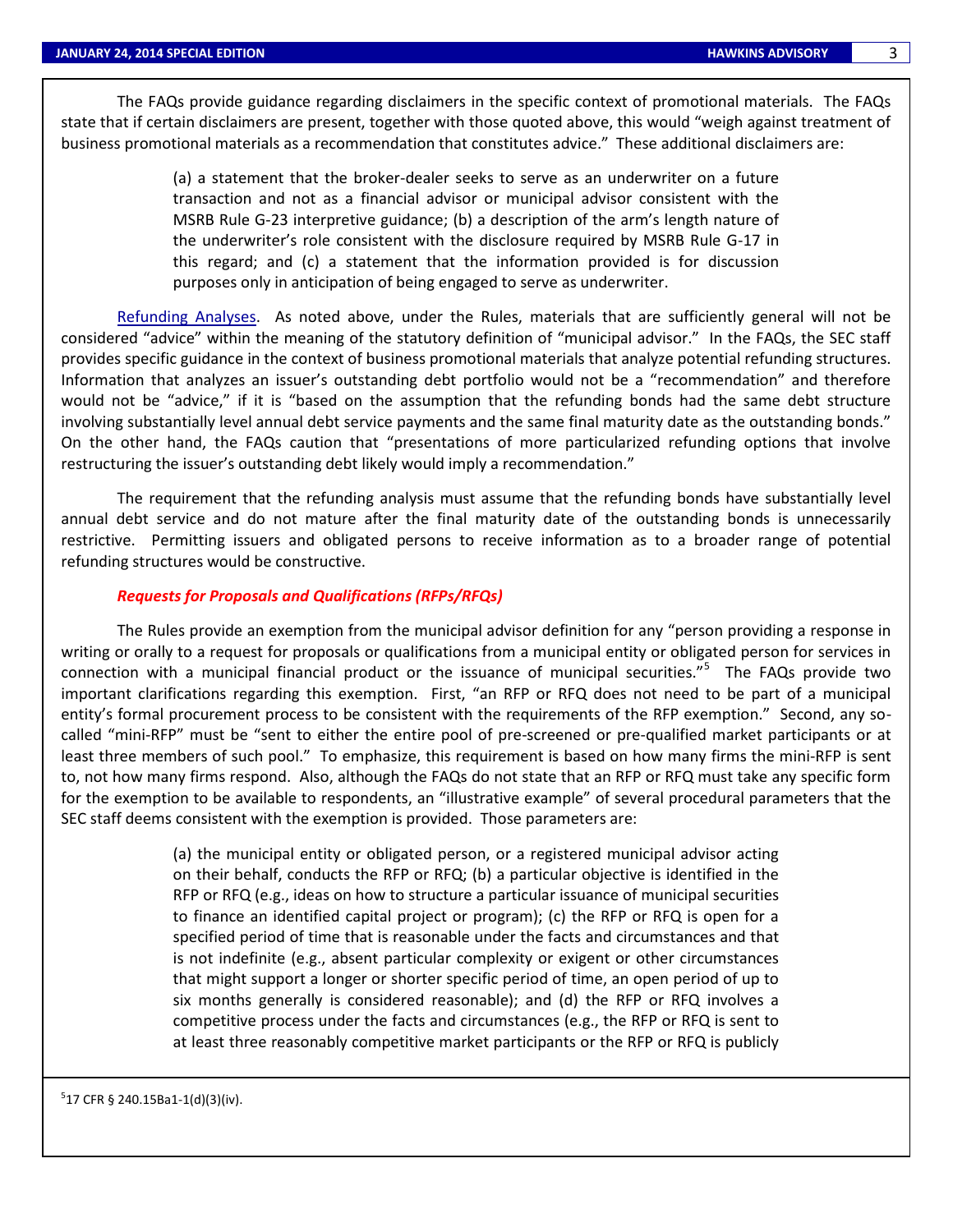disseminated by posting it on the official website of the municipal entity or obligated person).<sup>6</sup>

## *Independent Registered Municipal Advisor Exemption*

The Rules provide an exemption from the municipal advisor definition if the municipal entity has engaged an "independent registered municipal advisor [which] is providing advice with respect to the same aspects of the municipal financial product or issuance of municipal securities."<sup>7</sup> The FAQs clarify that a broker-dealer that has given express notice of its intent to not act as a municipal advisor subject to fiduciary duties to *each of* the issuer (or obligated person) and its IRMA may "provide advice . . . beyond the type . . . permitted to be provided pursuant to the underwriter exclusion." (see *"Underwriter Exclusion"* below)

The FAQs provide the following regarding such exemption:

- The IRMA can be serving in a "general capacity (as compared, for example, to a municipal advisor that advises on a particular municipal securities transaction), on retainer." In doing so, "the scope of that municipal advisor's representation of the municipal entity or obligated person [must cover] advice with respect to the same aspects of the issuance of municipal securities or municipal financial products as the person who is seeking to rely on the exemption."
- The municipal entity could provide the required representations "in any reasonable manner, including one written disclosure to multiple transaction participants, to show that it is represented by, and will rely on the advice of, its independent registered municipal advisor."
- The single written disclosure referenced in the preceding bullet could be done by a posting on the issuer's website. The FAQs state:

The staff further believes that a municipal entity could provide the required representations in one written disclosure to multiple market participants by posting it publicly on its official website and clearly stating in the written disclosure that by publicly posting the written disclosure the municipal entity intends that market participants receive and use it for purposes of the independent registered municipal advisor exemption.

• The IRMA "does not need to be present for every conversation."

Independent. The Rules define "independent" in the context of this exemption as follows:

For purposes of [the IRMA exemption], the term *independent registered municipal advisor* means a municipal advisor registered pursuant to section 15B of the Act (15 U.S.C. 78o-4) and the rules and regulations thereunder and that is not, and within at least the past two years was not, associated (as defined in section 15B(e)(7) (15 U.S.C. 78o-4(e)(7)) of the Act) with the person seeking to rely on this paragraph  $(d)(3)(vi)$ .

What is unclear from the Rules, and is not answered by the Release or the FAQs, is whether the requirement that there not be an association for the past two years relates to the municipal advisor as an entity or to the individuals

 $^6$ For a "mini-RFP," the FAQs note that "an open period of up to three months generally is considered reasonable."

 $7$ 17 CFR § 240.15Ba1-1(d)(3)(vi).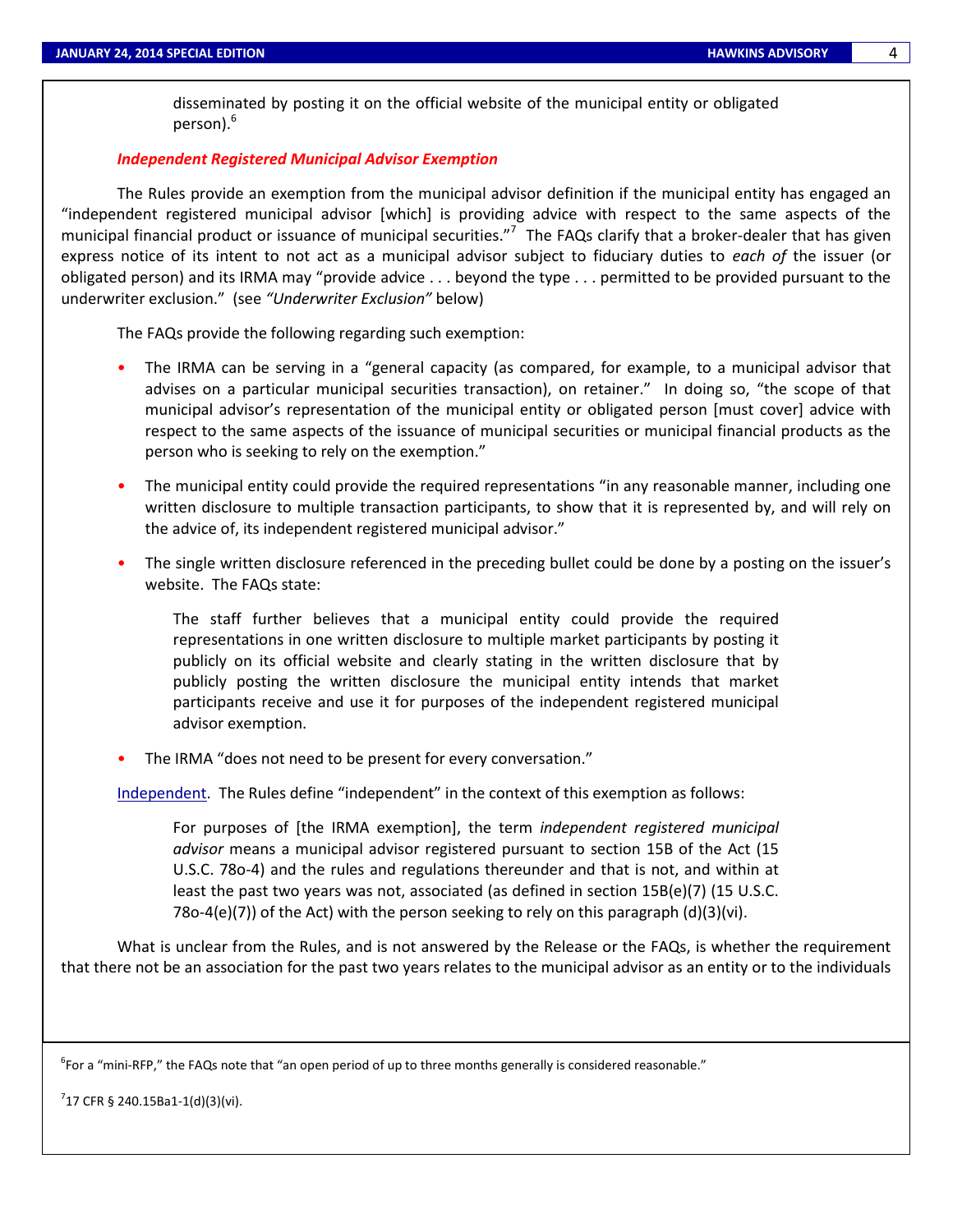at the municipal advisor firm providing the particular advice.<sup>8</sup> An interpretation of the word "independent" that would exclude a firm as a whole if any individual, regardless of whether assigned to the particular bond issue, had been associated with a broker-dealer seeking to rely on the IRMA exemption is unnecessarily restrictive. It is our understanding that the SEC staff will be providing additional frequently asked questions and responses to be released before the delayed effective date of July 1, 2014, and that additional guidance on this issue is currently under active consideration.

#### *Investment Adviser Exclusion*

The statute and the Rules provide an exclusion from the definition of "municipal advisor" for any "investment adviser registered under the Investment Advisers Act of 1940 . . . to the extent that such registered investment adviser . . . is providing investment advice in such capacity."<sup>9</sup> The Rules also provided, however, that the exclusion did not apply to "advice concerning municipal derivatives." This limitation caused concern that it could include derivatives in an issuer's investment portfolio regardless of whether linked to an issuance of municipal securities. The FAQs provide that this is not the case. The FAQs state:

> The staff believes that "advice concerning municipal derivatives" was intended to be limited to advice concerning those municipal derivatives used by municipal entities or obligated persons in connection with the issuance of municipal securities (as contrasted with investment advisory services regarding municipal derivatives in an investment portfolio).

The use by a municipal issuer of an investment adviser registered with the SEC under the Investment Advisers Act of 1940 does not, in itself, satisfy the IRMA exemption unless the investment adviser is also registered as a municipal advisor with the SEC and the MSRB.

#### *Underwriter Exclusion*

General. The statute and the Rules<sup>10</sup> provide an exclusion from the definition of "municipal advisor" for an underwriter. The Release advised that a "contractual engagement" would qualify the person as an "underwriter" and therefore would exclude such person from the "municipal advisor" definition. The FAQs state that the engagement can be demonstrated by a writing (with the features described below), but also make clear that the "engagement" does not require the formality of a formal engagement letter or compliance with applicable procurement laws. The key in determining whether a "contractual engagement" exists is an affirmative action by the municipal entity and not only a broker-dealer's unilateral action. The FAQs state:

> [A]n important basic component of the underwriter exclusion involves a decision by the municipal entity or obligated person to select a broker-dealer to serve as underwriter on a particular issuance of municipal securities that is affirmative in nature and is informed by the full disclosure about the role of the underwriter as required by MSRB Rule G-17. (By contrast, in the staff's view, a broker-dealer's

 ${}^{8}$ The Release cites for support the standard used in the context of MSRB Board membership, which is clearly tested by the individual at issue:

A two-year period is also used to determine whether an individual is a "public representative" for purposes of MSRB Board membership. Specifically, for purposes of determining whether an individual is a public representative, the MSRB defined the term "no material business relationship" to mean that, at a minimum, the individual is not and, within the last two years, was not associated with a municipal securities broker, municipal securities dealer, or municipal advisor, and that the individual does not have a relationship with any municipal securities broker, municipal securities dealer, or municipal advisor, whether compensatory or otherwise, that reasonably could affect the independent judgment or decision making of the individual.

9 17 CFR § 240.15Ba1-1(d)(2)(ii).

 $^{10}$ 17 CFR § 240.15Ba1-1(d)(2)(i).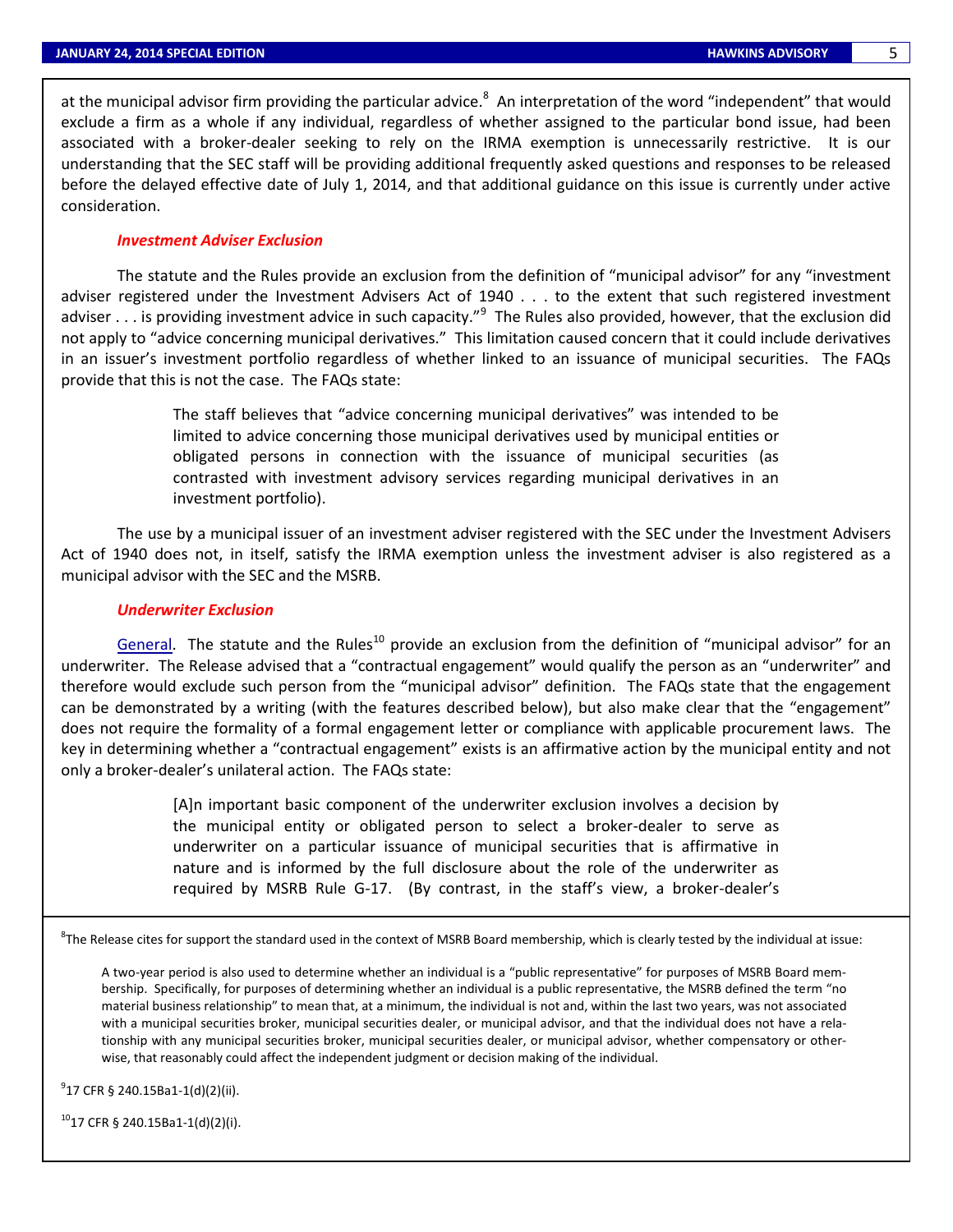unilateral action to identify itself in writing as an underwriter and not as a financial advisor under MSRB Rule G-23 for purposes of that conflicts rule is insufficient to establish that the broker-dealer meets the underwriter exclusion . . . . )

Engagement Letter. If the exclusion is to be met by use of an engagement letter, such letter must have the following features:

> (a) the governing body or any duly authorized official of the municipal entity responsible for municipal finance has executed, approved, or acknowledged the engagement letter in writing;

(b) the engagement letter clearly relates to providing underwriting services;

(c) the engagement letter clearly states the role of the broker-dealer in the transaction;

(d) the engagement letter relates to a particular issuance of municipal securities that the municipal entity or obligated person anticipates issuing and is not a general engagement for underwriting services that does not relate to any particular transaction; and

(e) the engagement letter or separate writing done at or before the time of the engagement provides all disclosures that are required to be made by underwriters by the time of an engagement under MSRB Rule G-17, including disclosures about the role of the underwriter, the underwriter's compensation, and actual or potential material conflicts of interest (excluding only those permitted to be disclosed after the time of engagement under MSRB Rule G-17).

Notably, the use of an engagement letter is not the exclusive means for establishing that a broker-dealer satisfies the underwriter exclusion. The FAQs advise as follows:

> [I]t is the staff's view that a broker-dealer could demonstrate a sufficient relationship to a particular transaction if the broker-dealer received an oral or written acknowledgement of engagement from a duly authorized official of the issuer responsible for the area of municipal finance (e.g., a telephone call or e-mail from an issuer official to acknowledge the selection of an underwriter after the governing body of the issuer has met and voted to approve the selection of the broker-dealer as underwriter for a particular issuance of municipal securities) and if the broker-dealer has made the disclosures required to be made under MSRB Rule G-17 at or before the time of engagement.

Interplay with MSRB Rule G-17. Regardless of whether the engagement for purposes of the underwriter exclusion is satisfied by an engagement letter, a telephone call, or an e-mail, the broker-dealer must have made the disclosures required to be made under MSRB Rule G-17 at or before the time of engagement.<sup>11</sup> This requirement that a broker-dealer satisfy the Rule G-17 disclosure requirements as a precondition to its reliance upon the underwriter exclusion is likely to lead broker-dealers to provide them earlier in the financing process than is currently the case.

Interplay with MSRB Rule G-23. The FAQs caution that the restrictions applicable to a "financial advisor" within the meaning of MSRB Rule G-23 also apply to a "municipal advisor":

 $11$ A broker-dealer is required under MSRB Rule G-17 to disclose (i) the arm's-length nature of the relationship at or before a response to a request for proposals or promotional materials are delivered to the issuer, (ii) underwriter's compensation (whether contingent; how calculated) at or before the time of engagement, and (iii) dealer-specific conflicts of interest known as of the time of engagement. MSRB Notice 2013-08 (Mar. 25, 2013); MSRB Notice 2012-25 (May 7, 2012).